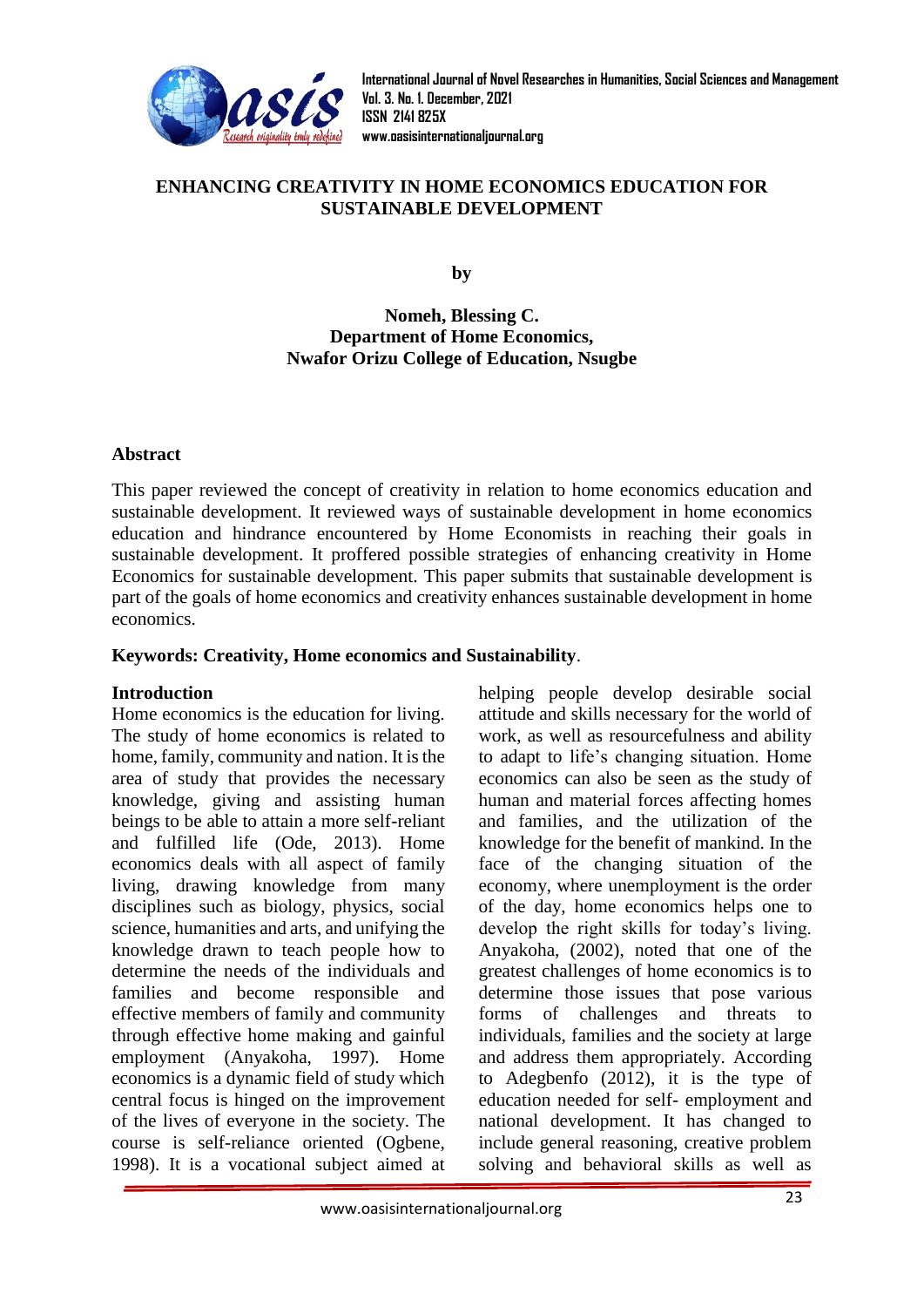positive cognition styles as against the narrow cognitive and occupational skills sought in more directed work environment. This need explains why the Nigerian government stipulated in the national policy of education, the acquisition of appropriate skills, abilities and competencies both mental and physical as a pre-requisite for the individual to live in and contribute to the development of the society (FRN, 2004). Home economics as a vocational subject imperatively has solved the problem of unemployment by equipping its students with employable skills for self reliance through the vocational creative and entrepreneurship skills (Achor, 2012). The philosophy of Home economics is on the acquisition of knowledge and skills that can be applied for purposeful living. Home economics has several branches which are skill oriented. They include food and nutrition, clothing and textile, home management, child development and interior decoration. Under food and nutrition, there are different skill oriented businesses which include;

- 1. Professional nutrition consultancy in private practice.
- 2. Write books, newsletters, magazine, articles and blogs.
- 3. Implement nutrition programs for employee wellness.
- 4. Design nutrition software or nutrition education tools
- 5. Speak professionally on wellness and nutrition
- 6. Work with the media to provide nutrition education through mass media.
- 7. Public relations manager that handle nutrition information of companies that produce food products and act as a liaison between the company, press and general public.
- 8. Catering services, restaurant management, bakery, bread making, cake making and decoration. Fast food business.

9. Nutrition overseer for large facilities such as prisons, health care organization or co-operate cafeteria. These managers do the meal planning, oversee the cooking and distribution of the food and handle all incoming products.

Creativity in a general sense is the disposition to make and recognize valuable innovations. It manifests itself in the ability of the individual to create symbols of experience. Creativity in an individual is not only judged by the number of alternatives the individual can generate but also by the uniqueness of those alternatives. Fundamentally one who is creative exhibits such qualities as flexibility, tolerance of ambiguity or unpredictability, and the enjoyment of things hereto for unknown (Franklen, 2004). Creativity in home economics is the fundamental premises and genesis of entrepreneurial activity. Creativity is not an exclusive right possession of a chosen few. It is in all human beings at varying degrees. However training has been found to manifest creative abilities. Home economics inculcates in the individual creative skills. (Akunnaya, 2012). Creativity is an important characteristic of an entrepreneur. It is the capacity of persons to produce idea of any sort, which are essentially new or previously unknown to the producer (Ozioko, 2006). Creativity is the process of producing objects or ideas. It is a tool for progress in any family, community or society, promoting entrepreneurship through creativity. Creativity makes room for self -employment (skill acquisition) thereby reducing the rate of unemployment and abject poverty (Akunnanya, 2012).

To be creative, one must first decide to generate new ideas, analyze the ideas and sell the ideas to others. In other word, a person may have synthetic, analytical or practical skills but may not be able to apply the skills to problem solving that potentially involve creativity (Hara and Sternberg, 2001)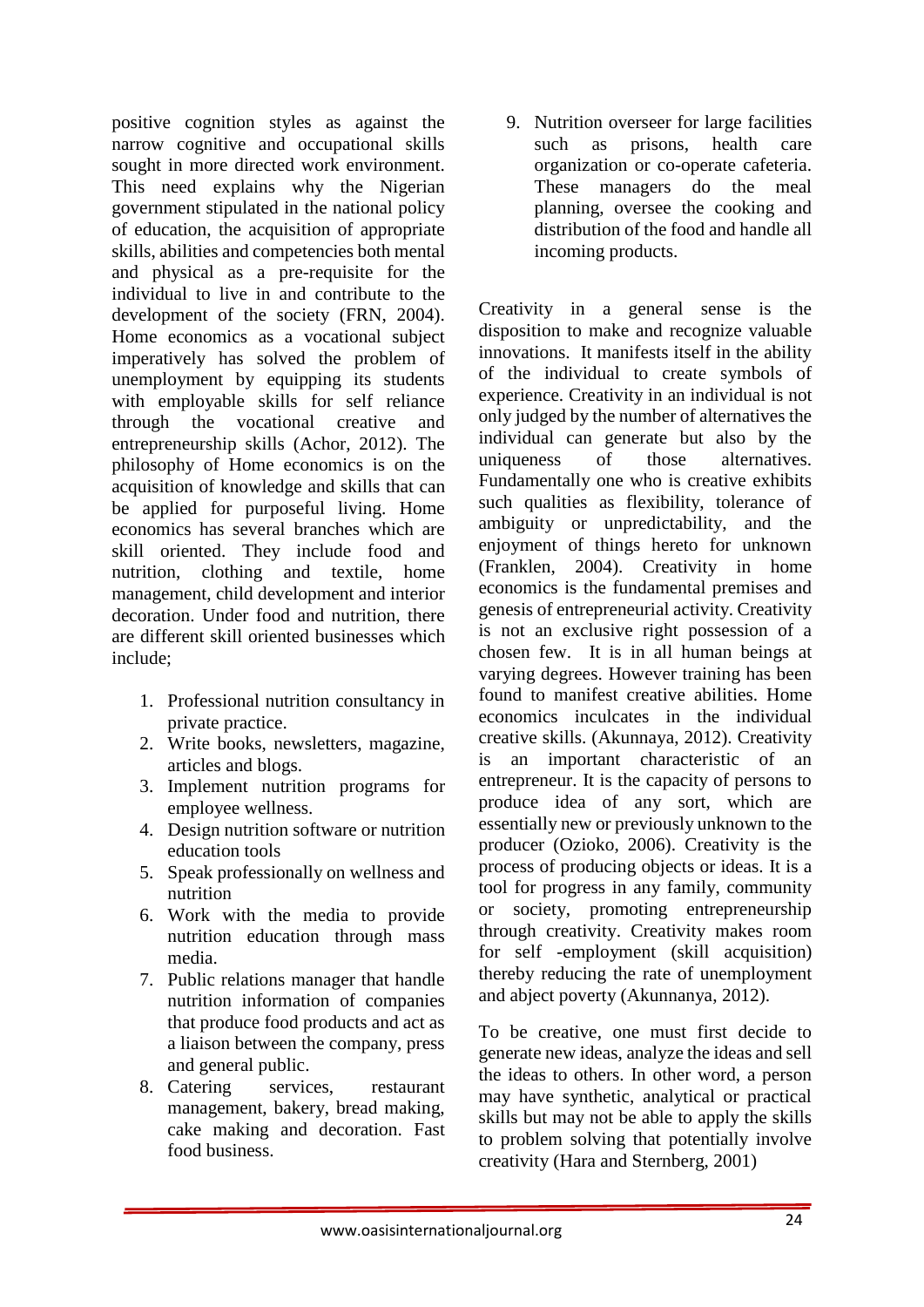Although creativity is prompted by a problem, success depends on the willingness and ability to carry out the idea and express it in a manifest form. Creativity involves a complex process; research suggests that environmental conditions promote or suppress creativity. It has been identified that some environmental influences are essential for creative ideas. For example, an individual seeking or pursuing inspiration must feel a sense of freedom. The atmosphere must be conducive for exploration and some form of positive reinforcement in support of creative efforts must be forthcoming (Rehm, 2015). Creativity is positively enhanced when an administrator is open to ideas and allows experimentation. Creativity can be enhanced in the students by giving creative tasks which will call for creative production and opportunity to experiment without strict evaluation (Rehm, 2015). The exchange of information, resources and new ideas enhance and challenge creativity in home economics and in turn leads to sustainable development.

# **Sustainable Development**

According to Nigerian environmental study action team (NEST) (1993), sustainable development seeks to meet the needs and aspirations of the present, without compromising the ability to meet those of the future generation. It is the process through which the explanation of resources, the direction of investment, the orientation of technological developments and institutional changes are in harmony and enhance both current and the future potentials to meet human needs and aspiration (Okpetu & Nwankwo, 2002). Sustainable development can be defined as the economy, which depends on the stock of natural capital, human capital and technology which the future generation invents from the present generation (Okpetu, et al 2002). The goal of sustainable development is lasting improvement in the quality of life and not just short term improvements that disappear rapidly at the end of the project cycle. Thus,

sustainable development is all about improving the quality of life without compromising the needs of the future generation.

Sustainable development is development that lasts. It is a concept that is very relevant to home economics (Okpetu et al 2002). The link between home economics and sustainable development is manifested in their ability to combine changing domestic responsibilities and obligations with sustainable development. Home economics generally engages in self-employment as part of a household production system. This in turn, improves economic independence, personal fulfillment and a better understanding of oneself. According to Okpute et al (2002), sustainable development is geared towards improvement in the quality of life of the people through the application of practical and scientific skills.

## **Factors Hindering Sustainable Development**

There are some factors that hinder the promotion of sustainable development in home economics. These include gender issues. Gender issues hinder home economists from full participation in sustainable development by creating divisions between sexes as a result of emotional and psychological attributes. But the fact is that the Home Economist will not be given the opportunity to exhibit these gained experiences in working in some of these challenging fields. They will also not be allowed or given the opportunities to be creative and self- confident for the benefit of the society due to their sex.

Unchallenging Assignments hinders creativity and sustainable development among the home economists because challenging tasks are not often given to them due to the misconception that the course is just sewing and cooking, and that home economics is a subject for low achievers.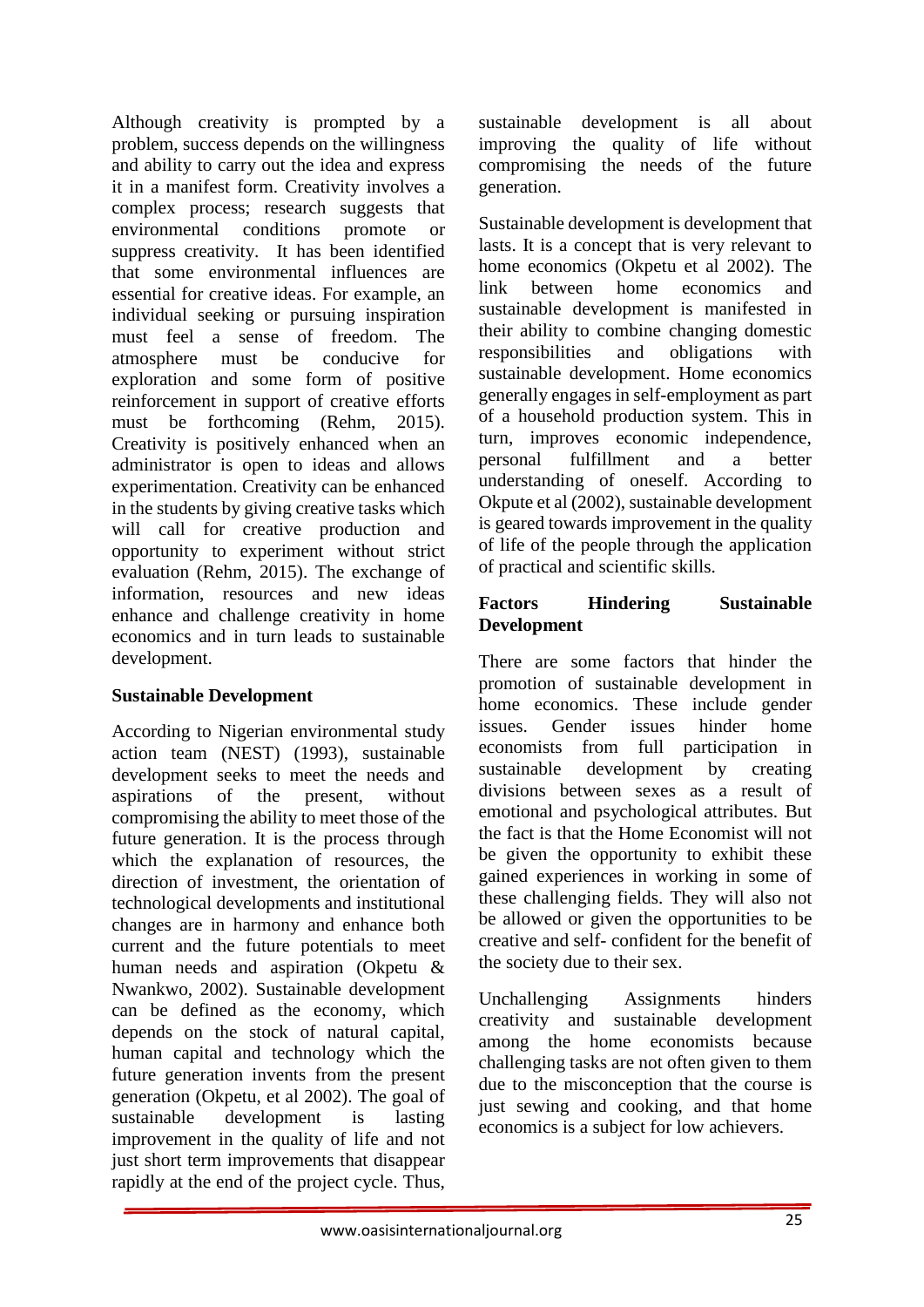Non-involvement of home economics in development programme and policies equally hinder the success of the programme.

## **Conclusion**

Home Economics is a great tool for enhancing creativity and sustainable development. It has successfully created a way forward by making its graduates to develop skills that will help them to be independent and self-reliant thereby reducing the rate of unemployment.

# **Recommendations**

- 1. There should be collaborations between institutions of learning, small and medium scale enterprises to enable students gain useful experience in home economics skill acquisition.
- 2. Teachers should encourage creativity and originality in the students by encouraging practical exploration and use of experimental method of teaching
- 3. Government should provide well equipped laboratories to enable students develop creative talents and encourage researches.

# **Reference**

- Achor, N. C. (2014). Enhancing creativity in entrepreneurship through home economics in Nigeria. *American International Journal of Contemporary Research.*
- Adegbenjo, A. O. (2012). Competencies required by business education graduates for self-employment. *Nigeria Journal of Educating Health and Technology Research, 3(1) 113- 114.*
- Akunnaya, E. J. (2012). The role of entrepreneurship education in human capacity building for national development. *Nigeria Journal of Education, Health and Technology Research 3 (1) 73-74.*
- Anyakoha, E.U. (1997). Vocational and technical education and manpower development. Nsukka: NVA & NTU Publication.
- Anyakoha, E.U. (2002). Research issues in home economics. Home Economics research association in Nigeria, Nsukka.
- Federal Government of Nigeria (2004). National policy on education. Lagos: Federal Ministry of Information.
- Franken, R. O. (2004). Creativity. Retrieved on June 13, 2015 from [http://www.Sun.edu/vcpsyooh/psy44](http://www.sun.edu/vcpsyooh/psy444.htm) [4.htm.](http://www.sun.edu/vcpsyooh/psy444.htm)
- Ode, M. O (2013). Low students enrolment in home economics programs: A case study of university of Ilorin. Research on humanities and social sciences ISSN 222-1719 (paper) ISSN 2222-2863 (online) vol. 3, no. 14, 2013. www. IISTE. org.
- Ogbene, A.E. (1998). Home economics education and family survival skills: The way forward by the 21st century the *Asaba Educator Technical and Senior Education Journal.*
- Ohara, L.A. & Sternberg, R.J. (2001). It doesn't hurt to ask effects of instructions to be creative, practical or analytical essay or writing performance and their interaction with students thinking styles. *Creativity Research Journal*, 13,  $196 - 210$ .
- Okpetu, W.I. & Nwenkwo, T.O. (2002). Home economics and sustainable development in Nigeria. Research Issues in Home Economics. Home Economics Research Association of Nigeria, Nsukka.